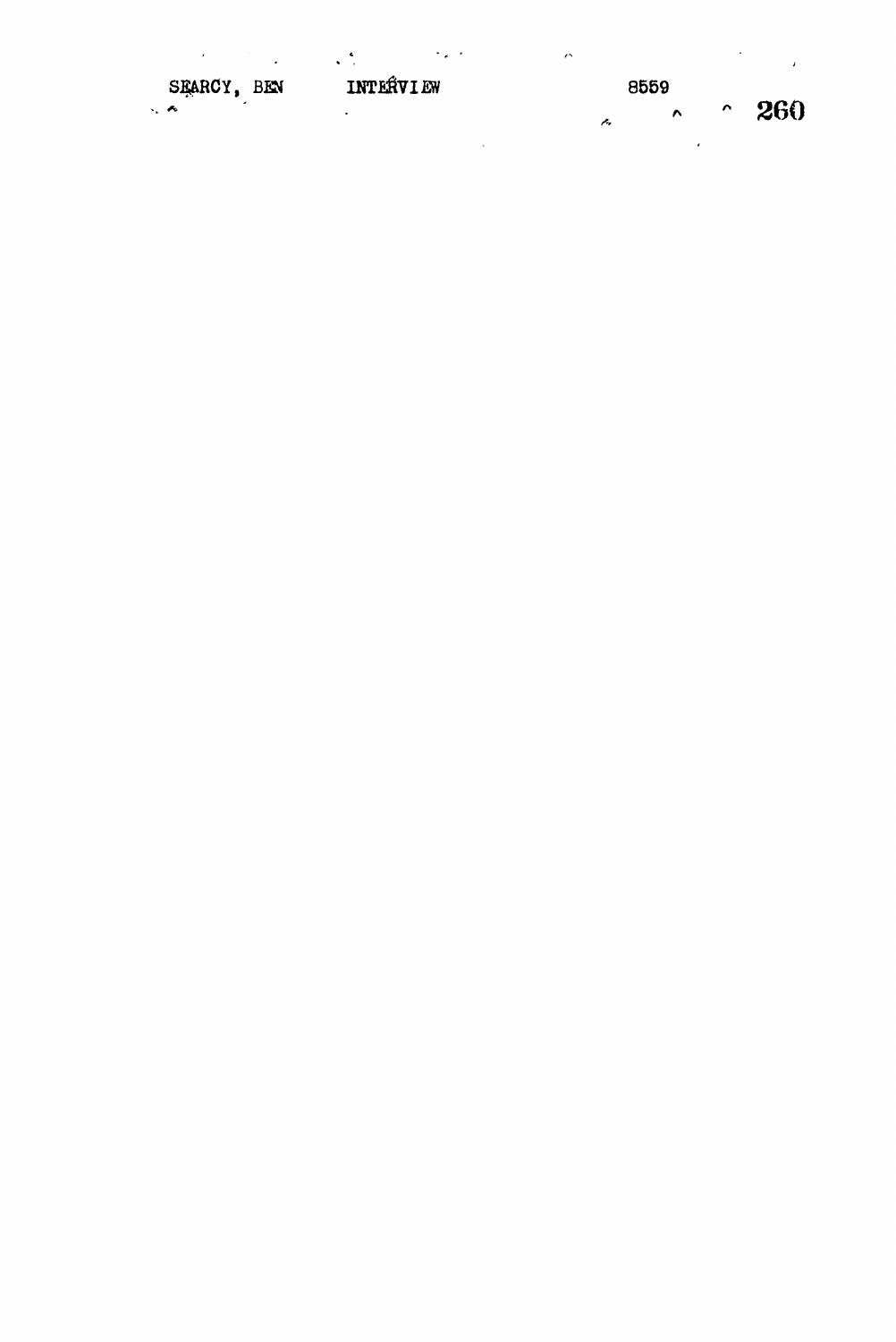| , SEARCY, BEN.<br>$\mathcal{F}_{\mathbf{t}}$                                                                                                                                                                                                     | <b>INTERVIEW.</b>                                                                     |                  | 8559 M     |
|--------------------------------------------------------------------------------------------------------------------------------------------------------------------------------------------------------------------------------------------------|---------------------------------------------------------------------------------------|------------------|------------|
| Л                                                                                                                                                                                                                                                | -8                                                                                    | Form $A-(S-149)$ | <b>261</b> |
|                                                                                                                                                                                                                                                  | ゆのそきで たぶりりまく<br>WESTERCHES UNITSTATION<br>Indian-Pi no 1 (issory Project for Orlahoma | بر سہی شکا       |            |
| n.                                                                                                                                                                                                                                               |                                                                                       |                  |            |
| Wor'er's name.<br>Thad Smith Jr.                                                                                                                                                                                                                 | $\triangleright$                                                                      |                  |            |
| rerort made on (date)<br>$9 - 16$                                                                                                                                                                                                                |                                                                                       | $-193$<br>r,     | 7          |
| br e<br>Ben Searcy                                                                                                                                                                                                                               | $\mathbf{r}$<br>$\mathcal{F}_{\mathbf{x}}$                                            |                  |            |
| ost Office Address<br><b>Chickashe</b><br>esidgnce address (or location)                                                                                                                                                                         |                                                                                       |                  |            |
| ATE OF BIRTH:<br>Month                                                                                                                                                                                                                           | Route 1<br>$\mathbf{p}$                                                               | Year             |            |
| September<br>lace of birth<br>Missouri                                                                                                                                                                                                           |                                                                                       |                  | 1872       |
| ame of Father                                                                                                                                                                                                                                    | Place of birth                                                                        |                  |            |
| . <b>Frank M. Searcy</b><br>Ther information about futher                                                                                                                                                                                        | v                                                                                     | Missouri         |            |
| ame of Mother<br>Susan A. Barton                                                                                                                                                                                                                 | Buried in Missouri                                                                    | $*$ Missouri     |            |
| Dther information about mother                                                                                                                                                                                                                   | Buried in Missouri                                                                    |                  | 4,         |
| for complete narrative by the field worker dealing with the life and story<br>p person interviewed Refer to Manual for suggested subjects and questions.<br>we on blank sheets if necessary and attach firmly to this form.<br><b>s</b> attached |                                                                                       |                  | Number of  |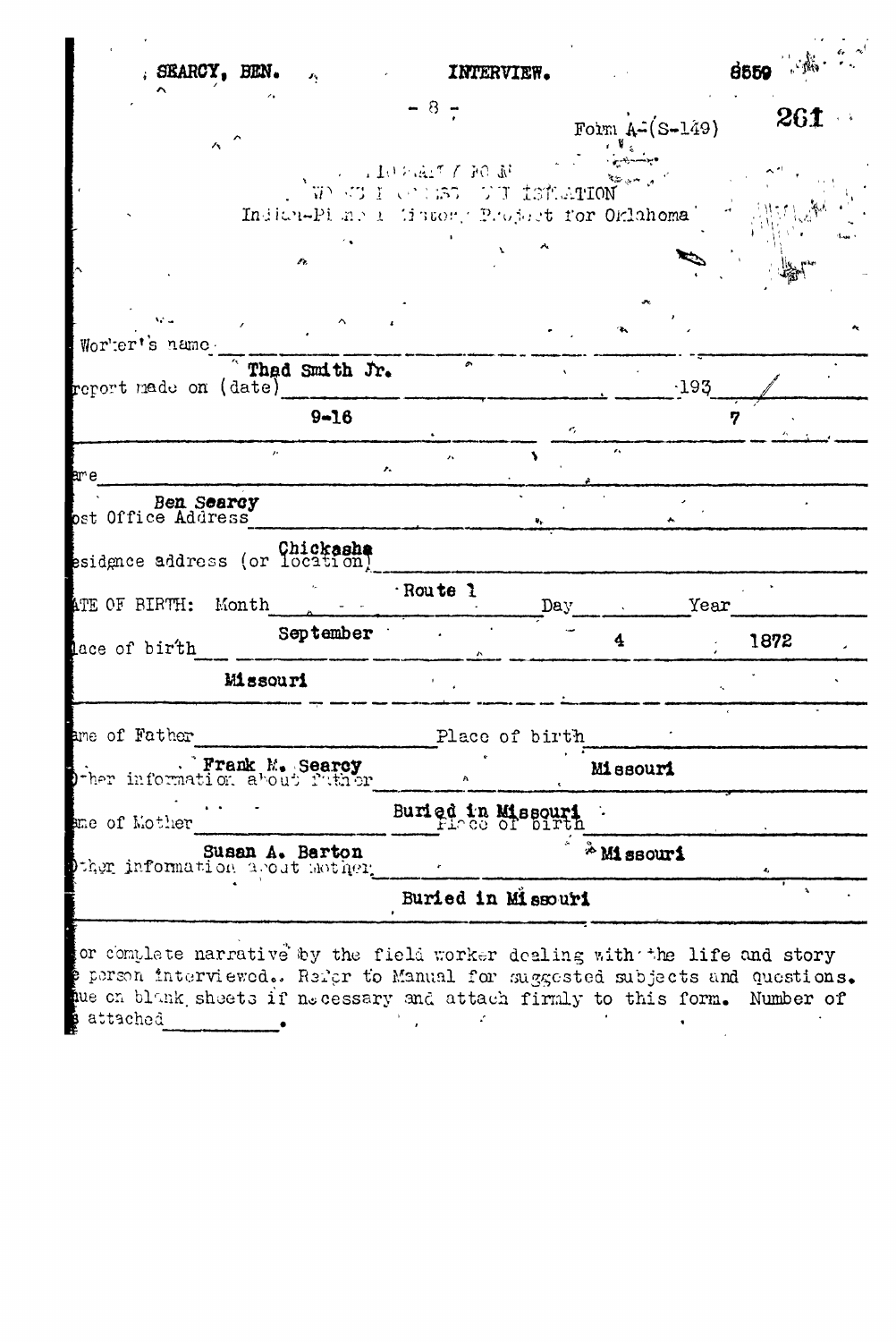262

SEARCY, BEN. INTERVIEW.

## -8559

My wife and I landed in the Indian Territory in February, 1904.

After looking around for a few days in the Cadd country, I ran across a fellow who had filed on an eighty acre tract, twelve miles northvest of Chickasha, who wanted to sell his relinquishment. After coming toterms we midde the deal.

The eighty we bought was on a little creek with about half of the land on a hill side. The land on the hill side hid been broken up, and the grass on the creek near the improvements was waist high.

The improvement we got with the place was a dugout with a box room sitting over it.

The first year, in 1904, I planted thirty acres of cotton on the oroken out hill side land and gathered thirty bales of cotton that fall. I sold twenty-five bales for nine cents per pound and held five bales until next spring and had to sell it for six cents per pound.

The neightors told us when we came that it was impossible to raise a garden here but we planted anyway. I planted one acre of potatoes on the creek, which yielded one nundred i shels of potatoes. The other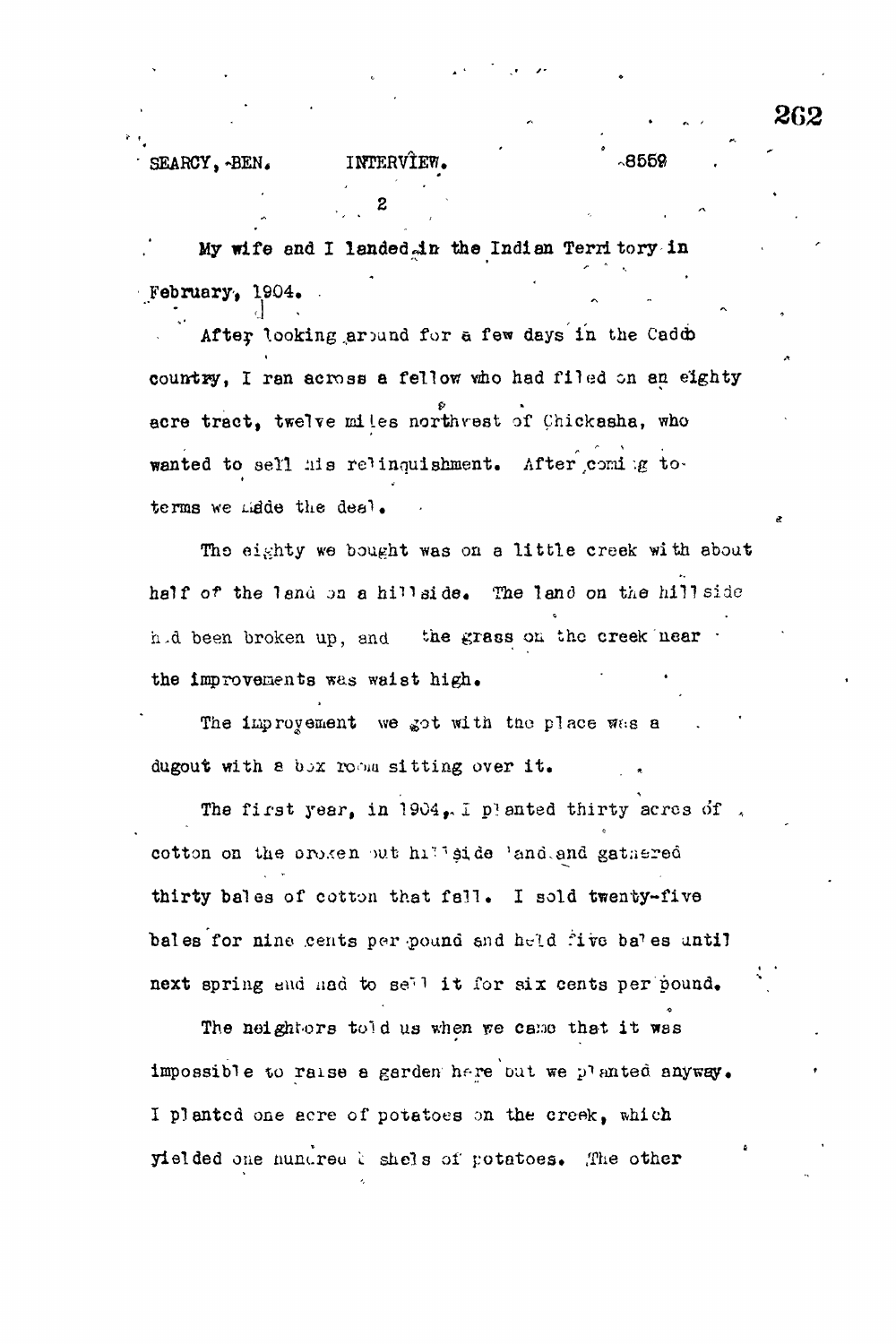garden stuff did equally as well. That fall Chickasha had **« \* a street fair.** The display of products were put in the midd'e of Main Street on a long narrow bench with a canvas shade over them. The variety of garden products was very **\* \*** small and I won first prize on my potatoes that I had entered. The prizes were given by the local merchants. The prize I won and my wife got was a lady's coat.

The principal farm products displayed at the fair were corn, alfalfa, cotton, wheat and oats.

In addition to the exhibit horse races were run on the north edge of town.

The first winter we spent here there were lots of geese and ducks but no crows. The only thing that bothered ur crops was the jackrabbit. There were so many of them they would make big treils through our wheat and many of the make big trails them they would make big trails they would make big trails through ->ur video the<br>Ur video they would make big trails the make big trails the make big trails the make big trails the make big t

"e were from Missouri where we had jersey cows and I put in two months trying to find a jersey milk cow. Nearly all of the cows in the country were range cattle, and I finally had to buy a red cow but she turned out Mnd I finally hod to buy a red'cow but ahe turned Mit

In the spring of 1905, I hauled some lumber to build a house. I had just hauled one load and I thought

build a house. I had just have load and  $\mathcal{L}_{\mathcal{A}}$  thought have load and  $\mathcal{L}_{\mathcal{A}}$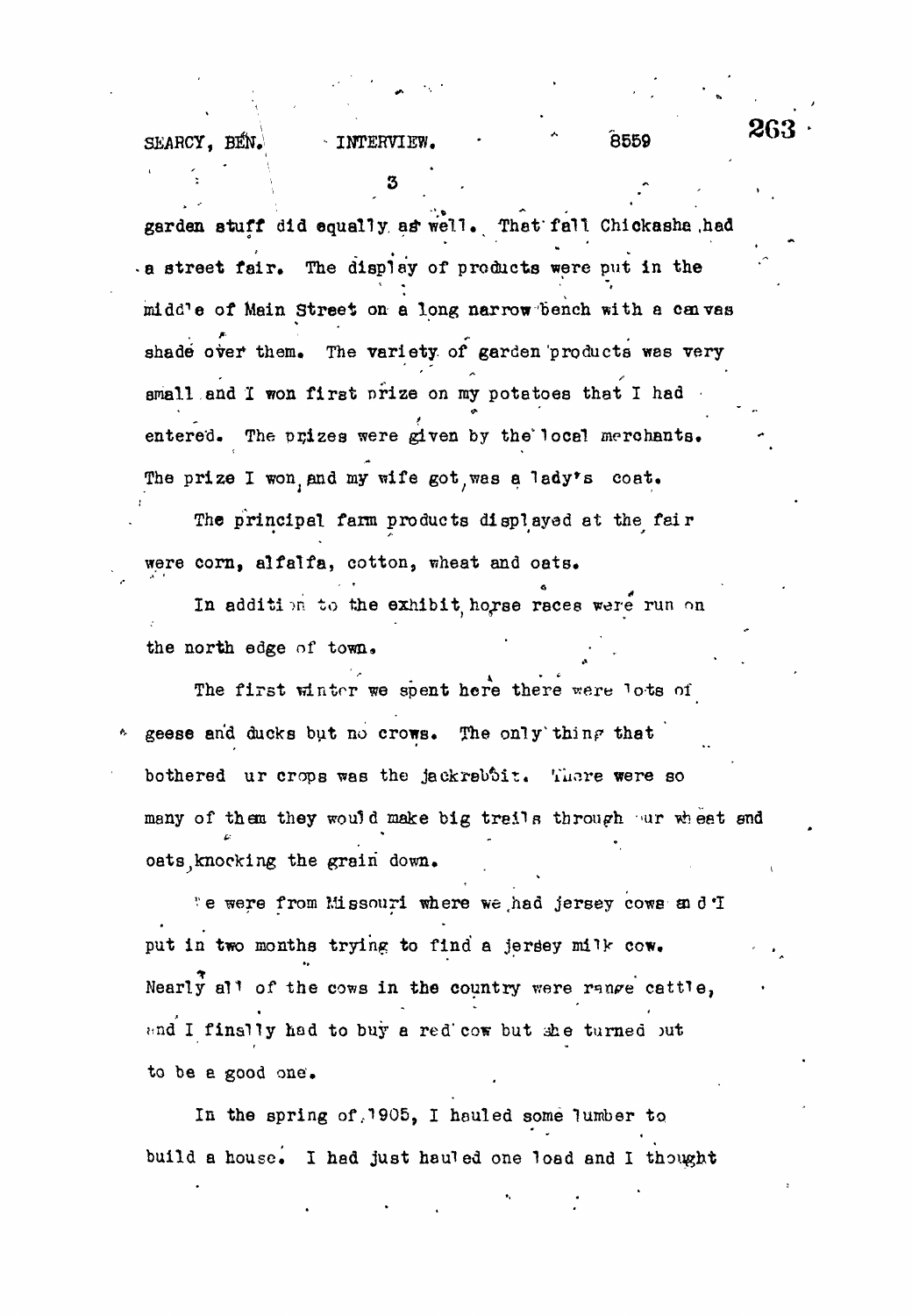SEARCH. ' BEN

it would be a good idea to burn the grass off my place so that there wouldn't be any danger of my house being burned down. Par'y Sne Horning I struck ut w th a pochet full of matches and got the wind in my favor so the grass would burn fact but there we so much dow in the grass the blaze would go sut. Wy neighbor. Jones Davis, saw me and rode over horseback. We had b en in the country for forty-four y ars. We said I had better rake a backfire first to stop my in, if I intended to harm my grass. I lid and ans wery thankful that I Mid because the fire. Here as fast as a here of 10 gril more I did set it off. "frounse, the grass had dried and the wind was up int nevertheless I learned chasthing about prairie fires. I set several after wat that had jot. caught arcidentally and it was thost im escille for any number of nen to extinguish them.

**INTERVIEW.** 

I got our house built and on the fourth-day of June, 1906, gbout six thirty in the even neve saw a cyclone condug from the northwest. There we e three funne' shaped twisters that marged i's we big black cloud at the top. 's ran for the dues thand hadn't been in very long then we heard pomethong like a train 264

8559